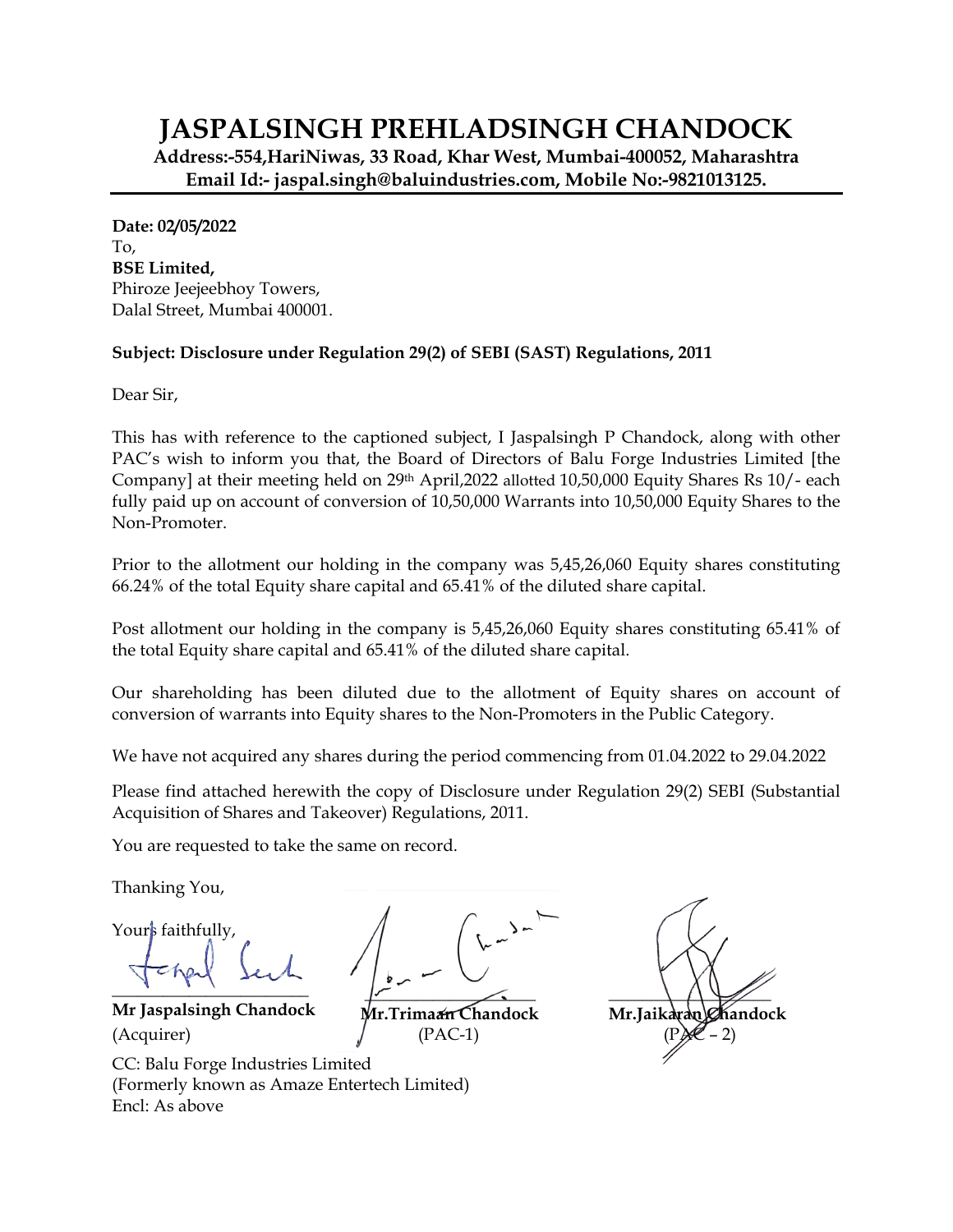**Format for disclosures under Regulation 29(2) of SEBI (Substantial Acquisition of Shares and Takeovers) Regulations, 2011**

| Name of the Target Company (TC)                                                                                                                                                   | Balu Forge Industries Limited                                                 |                                                                            |                                                                              |  |
|-----------------------------------------------------------------------------------------------------------------------------------------------------------------------------------|-------------------------------------------------------------------------------|----------------------------------------------------------------------------|------------------------------------------------------------------------------|--|
|                                                                                                                                                                                   | (Formerly known as Amaze Entertech Limited)                                   |                                                                            |                                                                              |  |
| Name(s) of the acquirer and Persons<br>Acting in Concert (PAC) with the acquirer                                                                                                  | Acquirer:<br>Mr. Jaspalsingh P Chandock                                       |                                                                            |                                                                              |  |
|                                                                                                                                                                                   | PAC:<br>Mr. Trimaan Jaspalsingh Chandock<br>Mr. Jaikaran Jaspalsingh Chandock |                                                                            |                                                                              |  |
| Whether the acquirer belongs to                                                                                                                                                   | Yes                                                                           |                                                                            |                                                                              |  |
| Promoter/Promoter group                                                                                                                                                           |                                                                               |                                                                            |                                                                              |  |
| Name(s) of the Stock Exchange(s) where<br>the shares of TC are Listed                                                                                                             | <b>BSE</b> Limited                                                            |                                                                            |                                                                              |  |
| Details of the acquisition/disposal as<br>follows                                                                                                                                 | Number                                                                        | $\%$ w.r.t. total<br>share/voting<br>capital<br>wherever<br>applicable (*) | $\%$ w.r.t. total<br>diluted share<br>/voting<br>capital of the<br>$TC$ (**) |  |
| Before the acquisition under                                                                                                                                                      |                                                                               |                                                                            |                                                                              |  |
| consideration (Conversion of Warrants),<br>holding of.                                                                                                                            |                                                                               |                                                                            |                                                                              |  |
| a) Shares carrying Voting Rights (VRs)                                                                                                                                            | 5,45,26,060                                                                   | 66.24%                                                                     | 65.41%                                                                       |  |
| Mr. Jaspalsingh Prehladsingh Chandock                                                                                                                                             | 5,44,40,010                                                                   | 66.14%                                                                     | 65.30%                                                                       |  |
| Mr. Trimaan Jaspalsingh Chandock                                                                                                                                                  | 75,900                                                                        | 0.09%                                                                      | 0.09%                                                                        |  |
| Mr. Jaikaran Jaspalsingh Chandock                                                                                                                                                 | 10,150                                                                        | 0.01%                                                                      | 0.01%                                                                        |  |
| b) Shares in the nature of encumbrance<br>(pledge/lien/non-disposal undertaking/<br>others).                                                                                      | 0.00                                                                          | 0.00%                                                                      | 0.00%                                                                        |  |
| c) Voting rights (VRs) otherwise than by<br>equity shares.                                                                                                                        | $\boldsymbol{0}$                                                              | 0.00%                                                                      | 0.00%                                                                        |  |
| d) Warrants/convertible securities/any<br>other instrument that entitles the acquirer<br>to receive shares carrying voting rights in<br>the TC (specify holding in each category) | 0.00                                                                          | 0.00%                                                                      | 0.00%                                                                        |  |
| e) Total $(a+b+c+d)$                                                                                                                                                              | 5,45,26,060                                                                   | 66.24%                                                                     | 65.41%                                                                       |  |
| Details of acquisition (Conversion of<br><b>Warrants</b> )                                                                                                                        |                                                                               |                                                                            |                                                                              |  |
| a) Shares carrying voting rights acquired                                                                                                                                         | $\theta$                                                                      | $0\%$                                                                      | $0\%$                                                                        |  |
| Mr. Jaspalsingh Prehladsingh Chandock                                                                                                                                             | 0                                                                             | 0%                                                                         | $0\%$                                                                        |  |
| Mr. TrimaanJaspalsingh Chandock                                                                                                                                                   | 0                                                                             | 0%                                                                         | 0%                                                                           |  |
| Mr. Jaikaran Jaspalsingh Chandock                                                                                                                                                 | $\boldsymbol{0}$                                                              | 0%                                                                         | $0\%$                                                                        |  |
| b) VRs acquired otherwise than by equity<br>shares.                                                                                                                               | $\boldsymbol{0}$                                                              | $0.00\%$                                                                   | $0.00\%$                                                                     |  |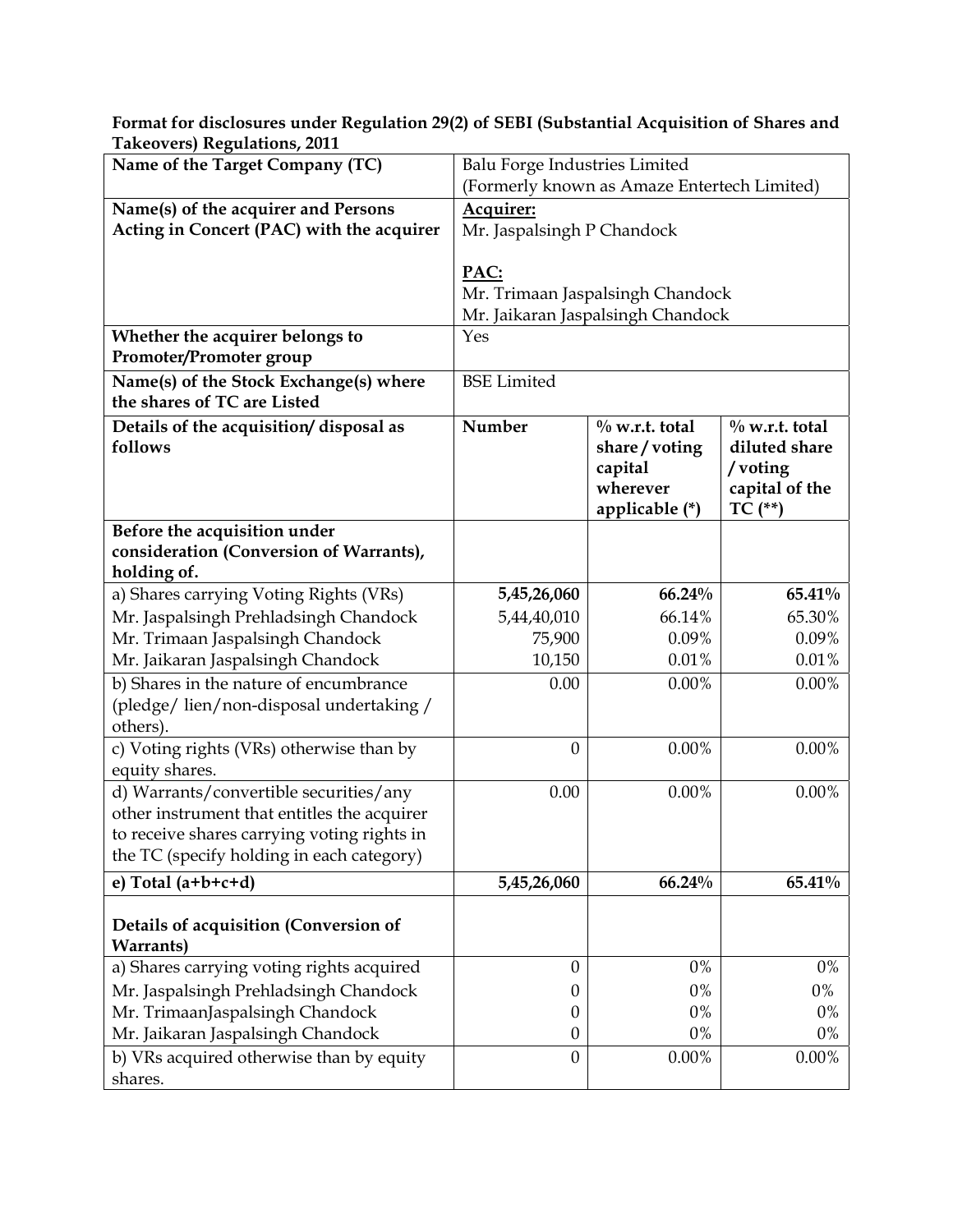| c) Warrants/convertible securities/any<br>other instrument that entitles the acquirer<br>to receive shares carrying voting rights in<br>the TC (specify holding in each category)<br>acquired. | 0                                                                           | 0.00%    | $0.00\%$ |  |
|------------------------------------------------------------------------------------------------------------------------------------------------------------------------------------------------|-----------------------------------------------------------------------------|----------|----------|--|
| d) Shares in the nature of encumbrance<br>(pledge/lien/non-disposal undertaking/<br>others).                                                                                                   | $\theta$                                                                    | 0.00%    | 0.00%    |  |
| e) Total $(a+b+c+/-d)$                                                                                                                                                                         | $\bf{0}$                                                                    | $0.00\%$ | $0.00\%$ |  |
| After the Acquisition (Conversion of<br>Warrants) holding of acquirer along with<br>PACs of:                                                                                                   |                                                                             |          |          |  |
| a) Shares carrying voting rights acquired                                                                                                                                                      | 5,45,26,060                                                                 | 65.41%   | 65.41%   |  |
| Mr. Jaspalsingh Prehladsingh Chandock                                                                                                                                                          | 5,44,40,010                                                                 | 65.30%   | 65.30%   |  |
| Mr. Trimaan Jaspalsingh Chandock                                                                                                                                                               | 75,900                                                                      | 0.09%    | 0.09%    |  |
| Mr. Jaikaran Jaspalsingh Chandock                                                                                                                                                              | 10,150                                                                      | 0.01%    | 0.01%    |  |
| b) VRs acquired otherwise than by equity<br>shares.                                                                                                                                            | 0                                                                           | 0.00%    | 0.00%    |  |
| c) Warrants/convertible securities/any<br>other instrument that entitles the acquirer<br>to receive shares carrying voting rights in<br>the TC (specify holding in each category)              | $\theta$                                                                    | 0.00%    | 0.00%    |  |
| d) Shares in the nature of encumbrance<br>(pledge/lien/non-disposal undertaking/<br>others).                                                                                                   | $\theta$                                                                    | 0.00%    | $0.00\%$ |  |
| e) Total $(a+b+c+/-d)$                                                                                                                                                                         | 5,45,26,060                                                                 | 65.41%   | 65.41%   |  |
| Mode of acquisition (e.g. open market<br>/public issue/rights issue/preferential<br>allotment / inter-se transfer encumbrance,<br>etc.)                                                        | Not Applicable (Please refer note)                                          |          |          |  |
| Date of acquisition of/date of receipt of                                                                                                                                                      | Allotment<br><b>Shares</b><br>Date<br>of<br><sub>of</sub><br>Equity<br>upon |          |          |  |
| intimation of allotment of shares/VR/                                                                                                                                                          | conversion: 29.04.2022                                                      |          |          |  |
| warrants/convertible securities/any other                                                                                                                                                      |                                                                             |          |          |  |
| instrument that entitles the acquirer to<br>receive shares in the TC.                                                                                                                          |                                                                             |          |          |  |
| Equity share capital / total voting capital                                                                                                                                                    | Rs.82,31,48,860/- divided in to 8,23,14,886 Equity                          |          |          |  |
| of the TC before the said acquisition.                                                                                                                                                         | shares of Rs. 10 each.                                                      |          |          |  |
| Equity share capital / total voting capital                                                                                                                                                    | Rs.83,36,48,860/- divided in to 8,33,64,886 Equity                          |          |          |  |
| of the TC after the said acquisition.                                                                                                                                                          | shares of Rs. 10 each                                                       |          |          |  |
| Total diluted share/voting capital of the                                                                                                                                                      | Rs.83,36,48,860/- divided in to 8,33,64,886 Equity                          |          |          |  |
| TC after the said acquisition.                                                                                                                                                                 | shares of Rs. 10 each                                                       |          |          |  |

(\*) Total share capital/ voting capital to be taken as per the latest filing done by the company to the Stock Exchange under Regulation 31 of the LODR 2015.